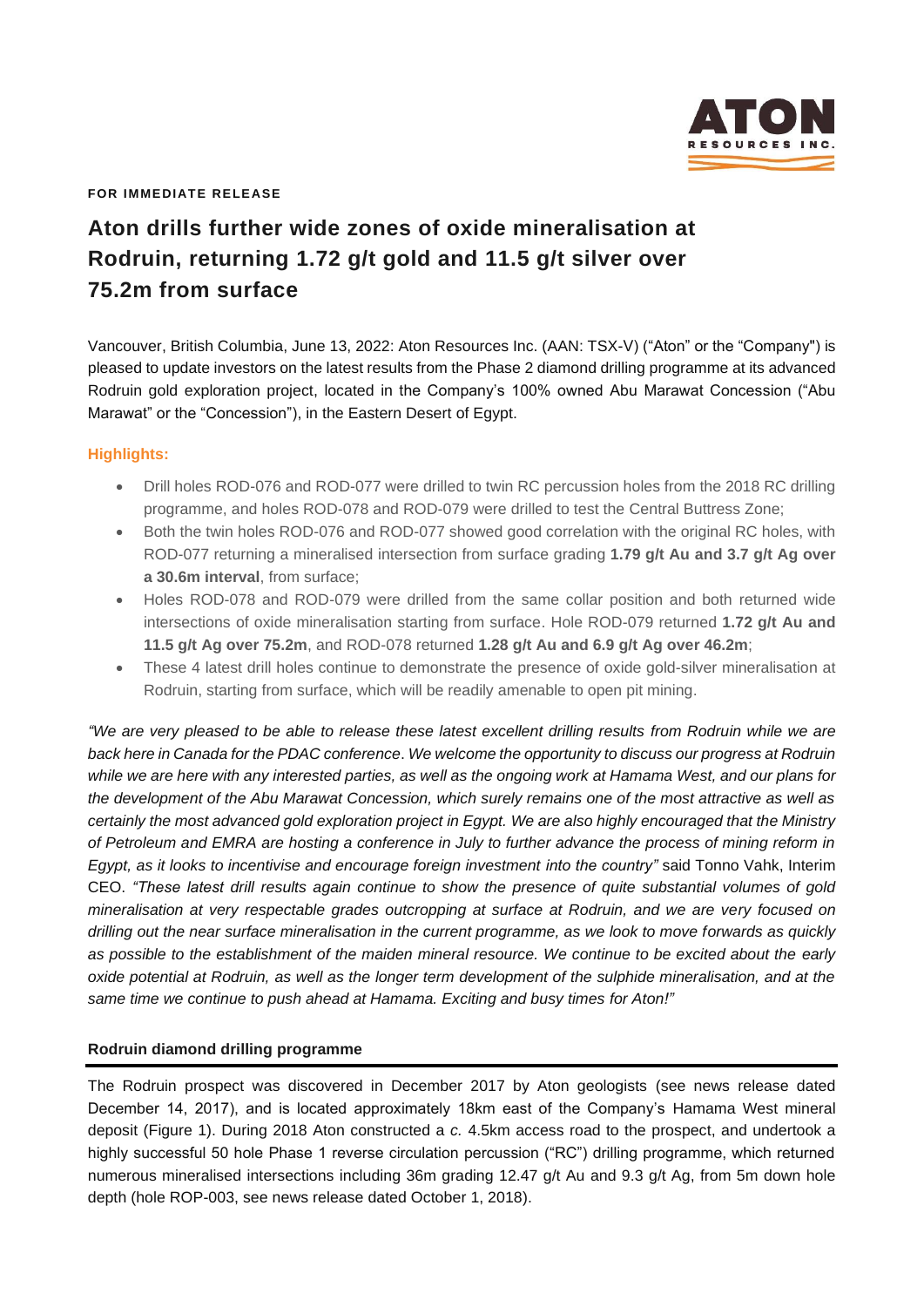

**Figure 1:** Geology plan of the Abu Marawat Concession showing the location of the Rodruin project

The ongoing Phase 2 diamond drilling programme at Rodruin commenced in late November 2021, and oxide zone results reported to date include 88.25m grading 1.74 g/t Au and 9.7 g/t Ag, from 25.75m (hole ROD-055, see news release dated March 1, 2022), and 129.5m grading 1.00 g/t Au and 8.8 g/t Ag, over the entire length of hole ROD-056 from its collar (see news release dated March 7, 2022). Recent drill testing of deeper sulphide mineralisation has returned intersections including 88.6m grading 5.76 g/t Au, 42.0 g/t Ag, 0.31% Cu and 2.40% Zn (hole ROD-071, see news release dated May 10, 2022), and 36.9m grading 7.04 g/t Au, 47.2 g/t Ag, 0.63% Cu and 7.18% Zn (ROD-075, see news release dated June 1, 2022).

# **Discussion of results**

The current diamond drilling programme has been designed with the specific objective of delineating and establishing a maiden mineral resource estimate ("MRE") at Rodruin. Holes ROD-076 and ROD-077 (Table 1 and Figure 2) were drilled specifically on the request of Cube Consulting, who Aton have engaged to estimate the maiden MRE, as part of a programme of twinning holes from the Phase 1 RC drilling programme. The drilling programme has been designed with the objective of including as much of the near surface oxide material within the maiden MRE at as early a stage as possible, and both holes ROD-078 and ROD-079 were drilled from a position on the eastern side of the Central Buttress Zone ("CBZ") to test mineralisation in this area (Table 1, and Figures 2 and 3). Collar details of the holes are provided in Table 1.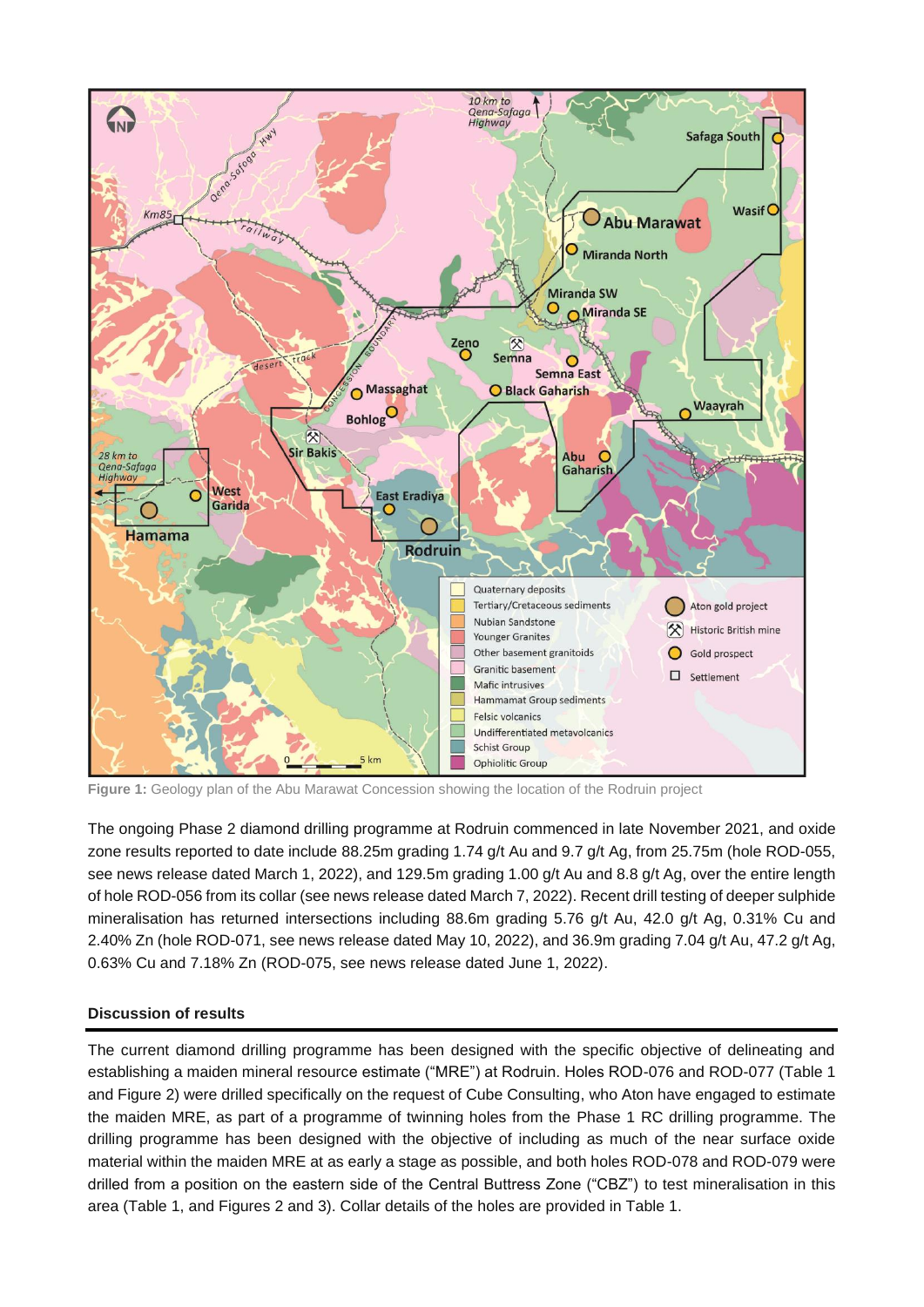

**Figure 2:** Drill hole collar location plan, showing holes ROD-076 to ROD-079



Figure 3: Drill rig set up on hole ROD-078; the ROD-077 pad is behind, below and to the left of the drill rig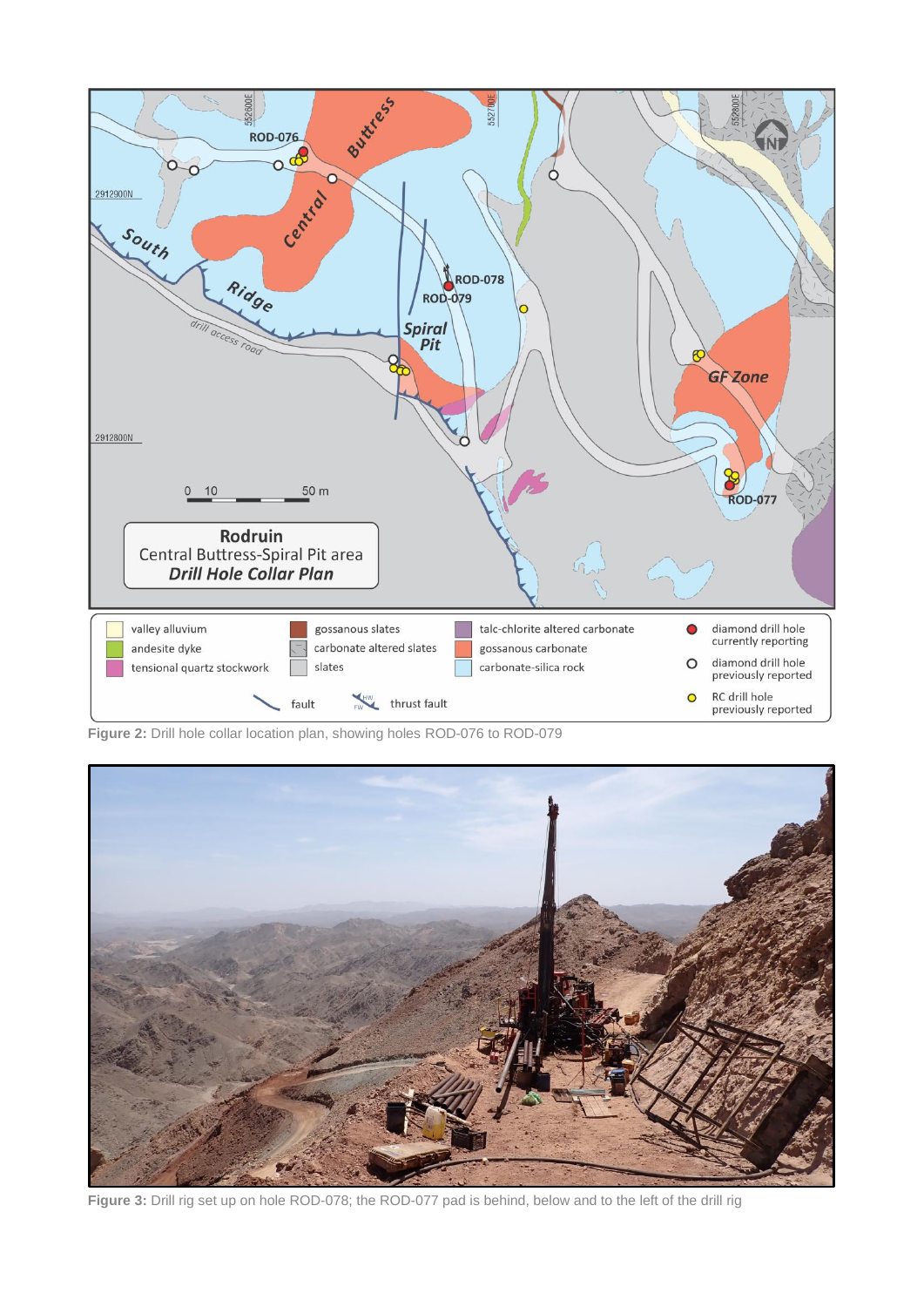| <b>Hole ID</b>                                | Collar co-ordinates $1$ |           |       |          | Grid        | <b>EOH</b> |                    |  |  |  |  |
|-----------------------------------------------|-------------------------|-----------|-------|----------|-------------|------------|--------------------|--|--|--|--|
|                                               | X                       | Υ         | z     | Dip $^2$ | azimuth $2$ | depth (m)  | <b>Comments</b>    |  |  |  |  |
| <b>ROD-076</b>                                | 552620.3                | 2912919.1 | 802.6 | $-89.5$  | 177.4       | 65.90      | CBZ (RC twin hole) |  |  |  |  |
| <b>ROD-077</b>                                | 552794.5                | 2912782.8 | 742.4 | $-89.8$  | 170.1       | 41.10      | GFZ (RC twin hole) |  |  |  |  |
| <b>ROD-078</b>                                | 552679.7                | 2912863.4 | 783.9 | $-80.1$  | 352.0       | 48.60      | <b>CBZ</b>         |  |  |  |  |
| <b>ROD-079</b>                                | 552679.6                | 2912864.4 | 783.9 | $-54.4$  | 349.4       | 77.50      | <b>CBZ</b>         |  |  |  |  |
| Notes:                                        |                         |           |       |          |             |            |                    |  |  |  |  |
| Collar co-ordinates surveyed by total station |                         |           |       |          |             |            |                    |  |  |  |  |

*2) Collar surveys of drill holes undertaken at* c. *5-6m depth, using Reflex EZ-Trac survey tool*

*3) All co-ordinates are UTM (WGS84) Zone 36R*

**Table 1:** Collar details of diamond drill holes ROD-076 to ROD-079

| <b>Hole ID</b> | Intersection (m) $1$ |       |                 | Au    | Ag    | Cu   | <b>Pb</b> | Zn     |                                                                        |
|----------------|----------------------|-------|-----------------|-------|-------|------|-----------|--------|------------------------------------------------------------------------|
|                | <b>From</b>          | To    | <b>Interval</b> | (g/t) | (g/t) | (%)  | $(\%)$    | $(\%)$ | <b>Comments</b>                                                        |
| ROD-076        | 18.30                | 57.55 | 39.25           | 0.50  | 3.8   | 0.01 | 0.01      | 0.28   | CBZ - twin of RC hole<br>ROP-031 (includes 2.4m)<br>of voids/cavities) |
| incl.          | 18.30                | 28.85 | 10.55           | 0.94  | 3.2   | 0.03 | 0.02      | 0.55   |                                                                        |
| <b>ROD-077</b> | 0.00                 | 30.60 | 30.60           | 1.79  | 3.7   | 0.00 | 0.00      | 0.11   | GFZ - twin of RC holes                                                 |
| incl.          | 6.00                 | 30.60 | 24.60           | 2.16  | 4.0   | 0.00 | 0.00      | 0.13   | ROP-036/037                                                            |
| <b>ROD-078</b> | 0.00                 | 46.20 | 46.20           | 1.28  | 6.9   | 0.03 | 0.03      | 0.36   | CBZ - includes 3.3m of                                                 |
| incl.          | 0.00                 | 21.97 | 21.97           | 2.00  | 6.6   | 0.03 | 0.02      | 0.35   | voids/cavities                                                         |
| incl.          | 40.84                | 46.20 | 5.36            | 1.44  | 6.6   | 0.01 | 0.00      | 0.27   |                                                                        |
| <b>ROD-079</b> | 0.00                 | 75.20 | 75.20           | 1.72  | 11.5  | 0.02 | 0.01      | 0.25   | CBZ                                                                    |
| Notes:         |                      |       |                 |       |       |      |           |        |                                                                        |

*1) Intersections calculated at a nominal cutoff grade of 0.3 g/t Au in runs of continuous mineralisation*

*2) Zones of poor (or no) recovery through ancient mining voids/workings were not sampled, and allocated zero grade*

**Table 2:** Mineralised intersections from diamond drill holes ROD-076 to ROD-079

#### **ROD-076**

Hole ROD-076 was drilled vertically on the CBZ and twinned RC hole ROP-031, which returned an intersection of 40m grading 0.64 g/t Au and 3.6 g/t Ag from 11m downhole depth, as well as intersecting voids and cavities between 17-22m. The new hole ROD-076 returned an intersection of 39.25m grading 0.50 g/t Au and 3.8 g/t Ag from 18.3m downhole depth (Table 2), as well as intersecting voids and cavities between 19.4-21.4m, interpreted as being ancient mine workings.

The results confirm the mineralisation in the RC hole ROP-031, but the gold grade in the twin diamond hole is slightly lower. The differing depth of the intersections is due to the proximity of the collars of the 2 holes to a steep contact between unmineralised oxidised slates and sediments, and the gossanous carbonate unit which hosts the mineralisation in these holes. The mineralisation in hole ROD-076 was terminated by the underlying South Ridge Thrust.

## **ROD-077**

Hole ROD-077 was drilled vertically on the GF Zone ("GFZ") and twinned RC holes ROP-036 and ROP-037, which returned a composite intersection of 29m grading 1.59 g/t Au and 4.4 g/t Ag from surface. Hole ROP-036 was abandoned at 15m, and was then re-drilled as hole ROP-037. The new twin diamond hole ROD-077 returned an intersection of 30.6m grading 1.79 g/t Au and 3.7 g/t Ag from surface (Table 2).

The results again confirm the mineralisation in the RC holes ROD-036 and ROP-037, but in this case the gold grade in the twin diamond hole was approximately 13% higher, compared to the RC hole(s). In both holes ROD-076 and ROD-077 the intersections were of virtually the same length, and of broadly similar grades, which would suggest that there is no downhole contamination issue with the RC holes.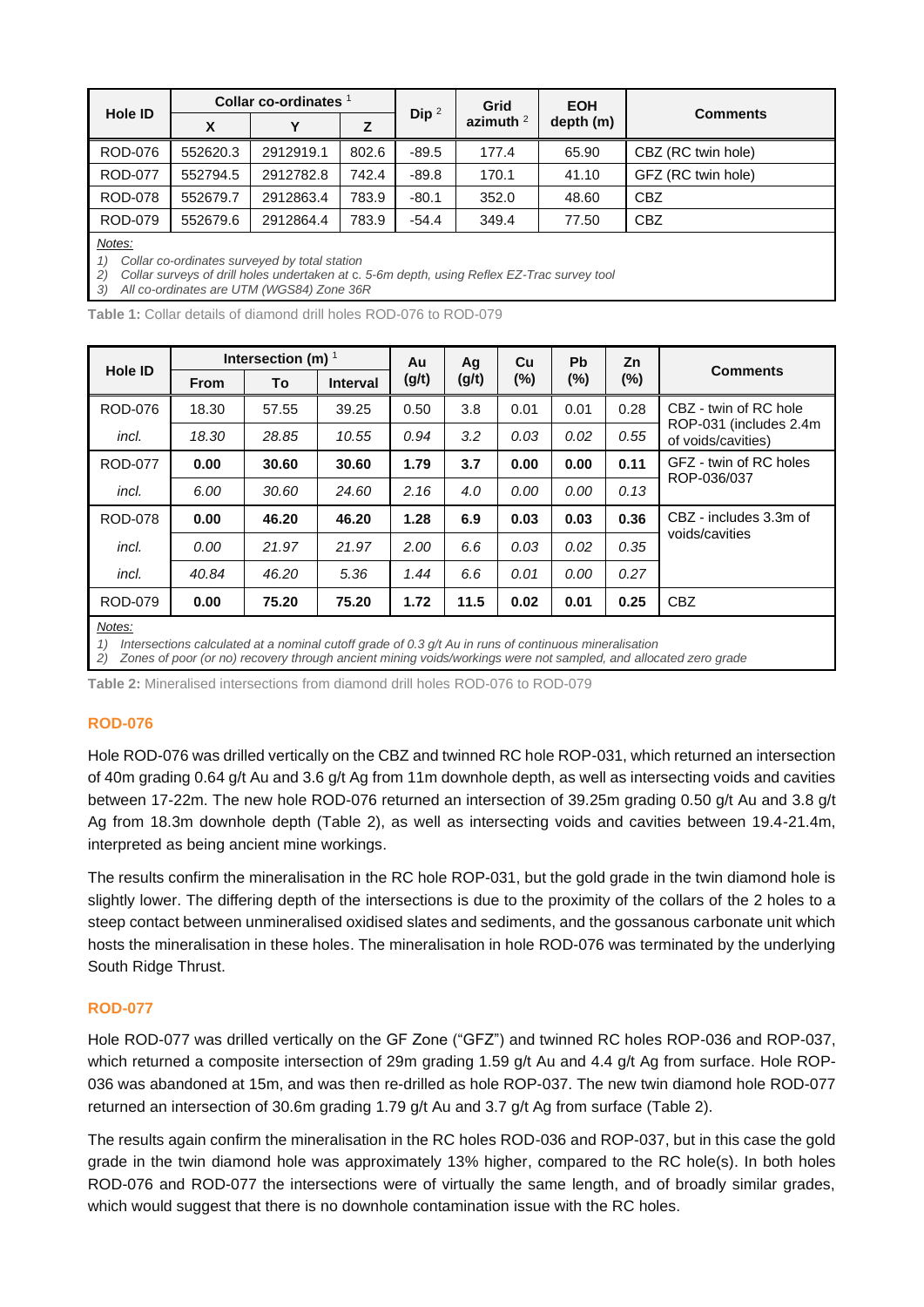#### **ROD-078 and ROD-079**

Holes ROD-078 and ROD-079 were drilled from the eastern margin of the CBZ carbonate to fill in gaps in the drilling pattern, and to follow up on broad zones of oxide mineralisation in the area identified from surface channel sampling (sample profile ROC-031, which returned a mineralised interval of 127m grading 1.33 g/t Au and 7.3 g/t Ag, see news release dated November 3, 2021), and at shallow depth (drill hole ROD-056, which returned an intersection of 129.5m grading 1.00 g/t Au and 8.8 g/t Ag, see news release dated March 7, 2022). Hole ROD-078 was drilled at a sub-vertical angle, and ROD-079 was shallower (Table 1).

Both holes were mineralised from surface, all the way down to their basal contact with the South Ridge Thrust which truncates the oxide mineralisation at depth, returning intersections of **1.72 g/t Au and 11.5 g/t Ag over 75.2m** (hole ROD-079), and 1.28 g/t Au and 6.9 g/t Ag over 46.2m (hole ROD-078). These 2 holes indicate the presence of a block of consistently mineralised rock, approximately 45-50m thick extending all the way to surface in this area.

#### **Discussion**

The first 2 twin holes (ROD-076 and ROD-077) are encouraging in that they broadly confirm the results from the holes they were designed to twin from the 2018 RC drill programme. The results will be assessed by Cube Consulting, Aton's independent mineral resource consultants, but these initial RC/diamond twin holes do suggest that the RC drilling results will be acceptable for inclusion within the maiden MRE.

3 of these new drill holes (ROD-077 to ROD-079) again indicated the presence of consistent mineralisation starting at surface at both the CBZ and the GFZ. The drilling continues to indicate the presence of very significant blocks of gold-silver mineralisation that outcrop at surface over large areas of the South Ridge at Rodruin, at the CBZ and GFZ zones, as well as at the Aladdin's Hill area (see news releases dated January 25, 2022 and March 1, 2022). These wide zones of consistent mineralisation, which outcrop at surface are expected to be amenable to non-selective open pit mining techniques, with very low stripping ratios. The Company continues to focus on drilling out this near-surface mineralisation in the current diamond programme, as it looks to move forwards as quickly as possible to the establishment of the maiden MRE at Rodruin.

## **Sample processing and analytical procedures**

Drill core was logged by Aton geologists, and marked up for cutting and sampling at the Rodruin core farm. Samples were typically selected over nominal 1m intervals, but as determined by the logged lithologies. The core was half-cut by Aton staff at the onsite Rodruin sample preparation facility.

The split half-core samples were collected and bagged up in cloth bags, weighed and crushed to -4mm onsite, and split to a nominal c. 250-500g sample size. The coarse crushed reject samples are retained onsite at the Rodruin sample prep facility.

QAQC samples are inserted at a rate of approximately 1 certified reference material (or "standard" sample) every 30 samples, 1 blank sample every 15 samples, and 1 duplicate split sample every 15 samples.

The c. 250-500g dried, crushed and split samples were shipped to ALS Minerals sample preparation laboratory at Marsa Alam, Egypt where they were pulverised to a size fraction of better than 85% passing 75 microns. From this pulverised material a further sub-sample was split off with a nominal *c.* 50g size, which was shipped on to ALS Minerals at Rosia Montana, Romania for analysis.

Samples were analysed for gold by fire assay with an atomic absorption spectroscopy ("AAS") finish (analytical code Au-AA23), and for silver, copper, lead and zinc using an aqua regia digest followed by an AAS finish (analytical code AA45). Any high grade gold samples (>10 g/t Au) were re-analysed using analytical code Au-GRA21 (also fire assay, but with a gravimetric finish). Any high grade Ag and base metal samples (Ag >100 g/t, and Cu, Pb and Zn >10,000ppm or >1%) were re-analysed using the ore grade technique AA46 (also an aqua regia digest followed by an AAS finish).